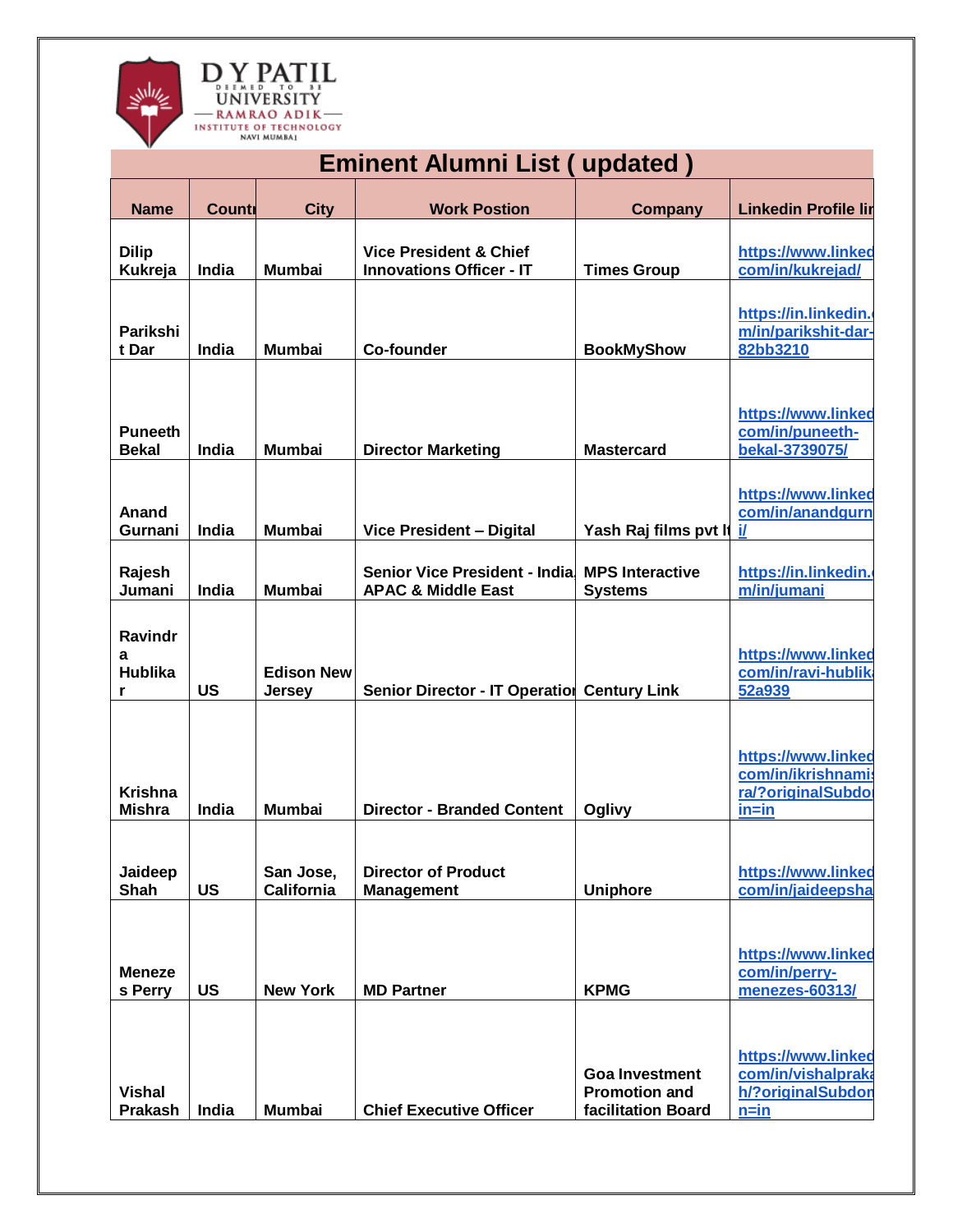

| v                              |           |                 |                                                                     |                                        |                                         |
|--------------------------------|-----------|-----------------|---------------------------------------------------------------------|----------------------------------------|-----------------------------------------|
|                                |           |                 |                                                                     |                                        |                                         |
| Venkatr<br>ao Bala             | <b>US</b> |                 | San Francis GM/Head of Enterprise Cloud Atlassian                   |                                        | https://www.linked<br>com/in/bvenkatrac |
|                                |           |                 |                                                                     |                                        |                                         |
|                                |           |                 |                                                                     |                                        | https://www.linked                      |
|                                |           |                 |                                                                     |                                        | com/in/deepadalia                       |
| Deepali                        |           |                 | <b>Partner Strategic engagment</b>                                  |                                        | originalSubdomai                        |
| <b>Padalia</b>                 | <b>UK</b> | London          | and advisor relations                                               | <b>Wipro UK</b>                        | uk                                      |
|                                |           |                 |                                                                     |                                        | https://www.linked                      |
| Tarun                          |           |                 | <b>Partner - Cyber Risk Services</b>                                |                                        | com/in/tarun-kaura                      |
| Kaura                          | India     | <b>Mumbai</b>   | <b>Risk Advisory</b>                                                | <b>Deloitte</b>                        | <b>b7062bb/</b>                         |
|                                |           |                 |                                                                     |                                        |                                         |
|                                |           |                 |                                                                     |                                        |                                         |
| <b>Dhaval</b><br><b>Thanki</b> | India     | <b>Mumbai</b>   | Director, Solutionsbusiness Cartesian Consultin                     |                                        | https://www.linked<br>com/in/dhavalthan |
|                                |           |                 |                                                                     |                                        |                                         |
|                                |           |                 |                                                                     |                                        |                                         |
| <b>Vishal</b>                  |           |                 |                                                                     |                                        | https://www.linked                      |
| <b>Shanba</b>                  |           |                 |                                                                     | <b>NeuroByte Ventures</b>              | com/in/vishal-                          |
| g                              | India     | <b>Mumbai</b>   | <b>Director</b>                                                     | <b>Private Limited</b>                 | shanbhag-70b679a                        |
|                                |           |                 |                                                                     |                                        |                                         |
| Imran<br>Khan                  |           |                 |                                                                     |                                        | https://www.linked<br>com/in/imrankhan  |
| <b>Mulla</b>                   | <b>US</b> | <b>New York</b> | <b>Global Head of GIA Analytics UBS</b>                             |                                        | ulla/                                   |
|                                |           |                 |                                                                     |                                        |                                         |
|                                |           |                 |                                                                     |                                        |                                         |
|                                |           |                 |                                                                     |                                        | https://www.linked                      |
|                                |           |                 |                                                                     |                                        | com/in/sahil-anano                      |
| <b>Sahil</b><br>Anand          | India     | <b>Mumbai</b>   | <b>Director</b>                                                     | <b>Rasilant Technologi</b><br>Pvt. Ltd | 1118203/?original<br>bdomain=in         |
|                                |           |                 |                                                                     |                                        |                                         |
| Anandr                         |           |                 | <b>Head of Global IT Procureme</b>                                  |                                        |                                         |
| ao                             |           |                 | (Upstream, Refining &                                               |                                        | https://www.linked                      |
| Jayrao                         | <b>US</b> | Houston         | Marketing and CTO)                                                  | <b>BP</b>                              | com/in/jsrao/                           |
|                                |           |                 |                                                                     |                                        |                                         |
| <b>Prasad</b>                  |           |                 |                                                                     |                                        | https://www.linked                      |
| <b>Chaubal</b>                 | India     | <b>Mumbai</b>   | <b>VP - Data Analytics and Clou</b><br><b>Presales at Accenture</b> | <b>Accenture</b>                       | com/in/prasadcha<br>alpmp/              |
|                                |           |                 |                                                                     |                                        |                                         |
|                                |           |                 |                                                                     |                                        |                                         |
|                                |           |                 |                                                                     |                                        | https://www.linked                      |
| <b>Kopines</b>                 |           |                 |                                                                     |                                        | com/in/kopipatil/?                      |
| h Patil                        | India     | <b>Mumbai</b>   | <b>Executive Director, Technold JP Morgan</b>                       |                                        | ginalSubdomain=i                        |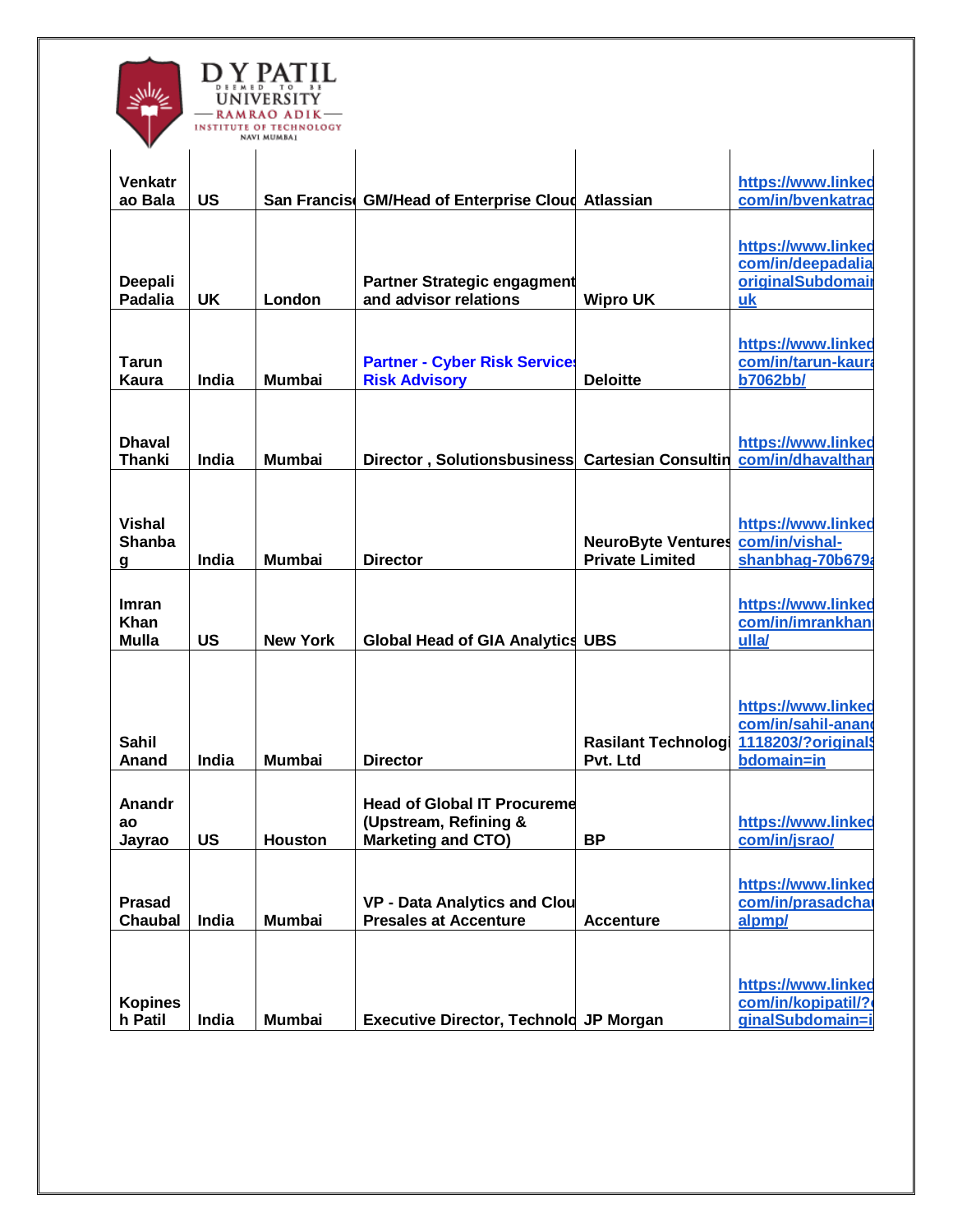

| v                                              |                    |                                    |                                                     |                                                        |                                                                        |
|------------------------------------------------|--------------------|------------------------------------|-----------------------------------------------------|--------------------------------------------------------|------------------------------------------------------------------------|
| Anand<br><b>Kulkarn</b><br>Ĩ                   | India              | <b>Pune</b>                        | <b>Principal Director</b>                           | <b>Larsen and Tubro</b><br>Infotech Ltd.               | https://www.linked<br>com/in/anand-<br>kulkarni-44a35315               |
| Souma<br>m<br>Debgup<br>ta                     | <b>US</b>          | <b>Seattle</b>                     | <b>Head of Product, Same Day</b><br><b>Delivery</b> | Amazon.com                                             | https://www.linked<br>com/in/soumam/                                   |
| Rahul<br>Joshi                                 | <b>US</b>          | <b>New Jersey</b>                  | Member of the board                                 | <b>Adjetter Media</b>                                  | https://www.linked<br>com/in/rahul-joshi<br>100/                       |
| <b>Dharme</b><br>sh                            |                    |                                    |                                                     |                                                        | https://www.linked<br>com/in/dharmesh-<br>parekh-<br>3717185/?original |
| <b>Parekh</b><br>Sanjay<br><b>Kucheri</b><br>a | India<br><b>US</b> | <b>Mumbai</b><br><b>California</b> | <b>Executive Vice President</b><br><b>CEO</b>       | <b>NSDL (Gov of India</b><br><b>Trinus Corporation</b> | bdomain=in<br>https://www.linked<br>com/in/sanjaykucl<br>ia/           |
| <b>Mukund</b><br><b>Biwalka</b><br>r           | India              |                                    | <b>Director Corporate relations</b>                 | <b>ESDS Software</b><br><b>Solution Pvt Ltd.</b>       |                                                                        |
| <b>Mehern</b><br>osh<br><b>Pithawa</b><br>la   | <b>US</b>          | <b>California</b>                  | <b>Founder and CEO</b>                              | <b>New Digital Inc.</b>                                | https://www.linked<br>com/in/mehernosl<br>pithawalla-219424            |
| Vijay<br>Pawar                                 | <b>US</b>          | <b>California</b>                  | <b>Solutions Architect</b>                          | Amazon Web Series com/in/vijaympaw                     | https://www.linked                                                     |
| <b>Charud</b><br>utt<br>Kanbur                 | <b>US</b>          | <b>New York</b>                    | VP - technology                                     | <b>Ambac Financial</b><br>group                        | https://www.linked<br>com/in/charu-<br>kanbur-6673721a/                |
| <b>Shridha</b><br>r Joshi                      | <b>US</b>          | Chicago                            | <b>CEO</b>                                          | 2 by 2 gaming                                          | https://www.linked<br>com/in/shridhar-<br>joshi-joshi-284127           |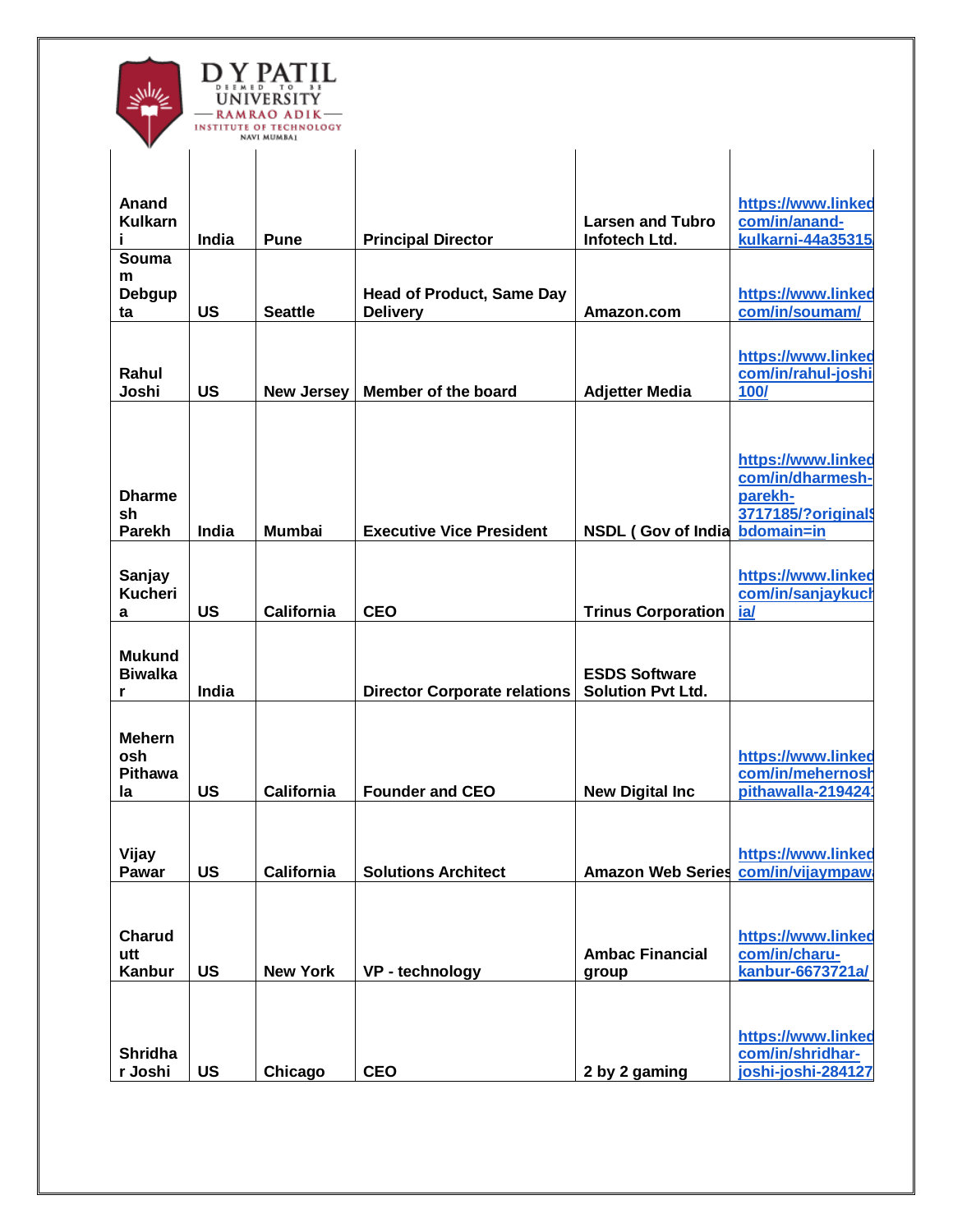

| v               |                |                     |                                                   |                                              |                                       |
|-----------------|----------------|---------------------|---------------------------------------------------|----------------------------------------------|---------------------------------------|
|                 |                |                     |                                                   |                                              |                                       |
|                 |                |                     |                                                   |                                              |                                       |
| <b>Vimesh</b>   |                |                     |                                                   | <b>Response Analytics https://www.linked</b> |                                       |
| <b>Shah</b>     | <b>US</b>      | <b>Arizona</b>      | <b>VP</b>                                         | <b>Inc</b>                                   | com/in/shahvimes                      |
|                 |                |                     |                                                   |                                              |                                       |
|                 |                |                     |                                                   |                                              |                                       |
| <b>Tushar</b>   |                |                     |                                                   |                                              | https://www.linked                    |
| <b>Bhole</b>    | <b>US</b>      | <b>New York</b>     | VP, Head of Sales                                 | <b>Five Sigma</b>                            | com/in/tushar-bho                     |
|                 |                |                     |                                                   |                                              |                                       |
|                 |                |                     |                                                   |                                              |                                       |
|                 |                |                     |                                                   |                                              | https://www.linked                    |
|                 |                |                     |                                                   |                                              | com/in/rajesh-                        |
| Rajesh          |                |                     |                                                   |                                              | kelvalkar-                            |
| <b>Kelvalk</b>  |                |                     |                                                   |                                              | 6b33452/?original                     |
| ar              | <b>Indones</b> |                     | Vice President (Asia Pacific   PT Aetrus Global   |                                              | bdomain=id                            |
|                 |                |                     |                                                   |                                              |                                       |
|                 |                |                     |                                                   |                                              | https://www.linked                    |
| <b>Sadana</b>   |                |                     |                                                   |                                              | com/in/sadanandp                      |
| nd Patil        | India          | <b>Mumbai</b>       | <b>Senior Vice President</b>                      | <b>Axis Bank</b>                             | $\mathbf{U}$                          |
|                 |                |                     |                                                   |                                              |                                       |
| Vijay           |                |                     |                                                   |                                              | https://www.linked                    |
| Tuli            | <b>US</b>      | <b>Florida</b>      | <b>Managing Principal Consulta SRP Consulting</b> |                                              | com/in/vijaytuli/                     |
|                 |                |                     |                                                   |                                              |                                       |
|                 |                |                     |                                                   |                                              | https://www.linked                    |
| <b>Prithvir</b> |                |                     |                                                   |                                              | com/in/prithvirajdu                   |
| aj Dutta        | India          | <b>Mumbai</b>       | <b>Vice President</b>                             | <b>JP Morgan</b>                             | a                                     |
|                 |                |                     |                                                   |                                              |                                       |
|                 |                |                     |                                                   |                                              |                                       |
|                 |                |                     |                                                   |                                              |                                       |
|                 |                |                     |                                                   |                                              |                                       |
|                 |                |                     |                                                   |                                              |                                       |
|                 |                |                     |                                                   |                                              | https://www.linked                    |
|                 |                |                     |                                                   |                                              | com/search/result<br>eople/?facetGeoU |
|                 |                |                     |                                                   |                                              | $=$ %5B%221036442                     |
|                 |                |                     |                                                   |                                              | %22%5D&keyword                        |
|                 |                |                     |                                                   |                                              | =ARVIND%20%20F                        |
| <b>Arvind</b>   |                |                     |                                                   |                                              | <b>MAKRISHNAN&amp;ori</b>             |
| Ramakri         |                |                     |                                                   |                                              | <b>n=FACETED SEA</b>                  |
| shnan           | <b>US</b>      | <b>Illinois</b>     | <b>Vice President, Global Strated</b>             | <b>Aon Consulting</b>                        | H&page=2                              |
|                 |                |                     |                                                   |                                              |                                       |
| Ananth          |                |                     |                                                   |                                              | https://www.linked                    |
| Appath          |                |                     | <b>SVP, Strategic Partnerships</b>                |                                              | com/in/ananthapp                      |
| urai            | <b>US</b>      | <b>San Fransiso</b> | Ecosystem                                         | Code 24                                      | hurai/                                |
|                 |                |                     |                                                   |                                              |                                       |
|                 |                |                     |                                                   |                                              | https://www.linked                    |
| <b>Advait</b>   |                |                     |                                                   |                                              | com/in/advaitchita                    |
| <b>Chitalia</b> | India          | <b>Mumbai</b>       | <b>VP</b>                                         | Atidan                                       |                                       |
|                 |                |                     |                                                   |                                              |                                       |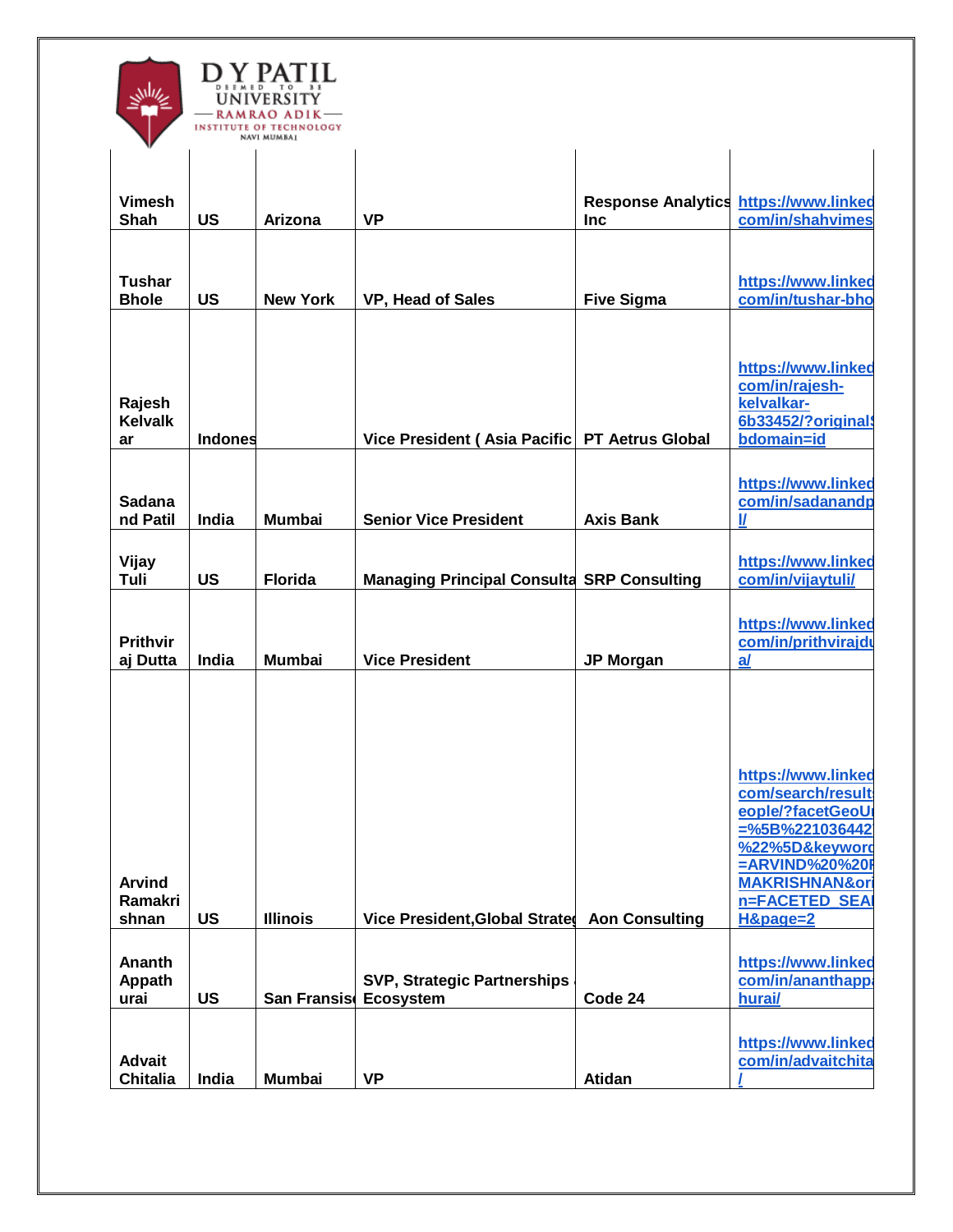

|                 |           | NAVI MUMBAI       |                                     |                          |                    |
|-----------------|-----------|-------------------|-------------------------------------|--------------------------|--------------------|
| <b>Srivatsa</b> |           |                   |                                     |                          |                    |
| n               |           |                   |                                     |                          |                    |
| <b>Sundar</b>   |           |                   |                                     |                          | https://www.linked |
|                 |           |                   |                                     |                          |                    |
| anjan           | <b>US</b> | <b>California</b> | <b>Developer</b>                    | <b>Apple</b>             | com/in/ssrivats/   |
|                 |           |                   |                                     |                          |                    |
|                 |           |                   |                                     |                          |                    |
|                 |           |                   |                                     |                          | https://www.linked |
| Ahmed           |           |                   | <b>Operations Account</b>           |                          | com/in/ahmed-kat   |
| Katge           | <b>US</b> | California        | <b>Leadership Senior Manager</b>    | <b>Accenture</b>         | 50a2a88/           |
|                 |           |                   |                                     |                          |                    |
|                 |           |                   |                                     |                          |                    |
|                 |           |                   |                                     |                          |                    |
|                 |           |                   |                                     |                          | https://www.linked |
|                 |           |                   |                                     |                          |                    |
|                 |           |                   |                                     |                          | com/in/manish-     |
| <b>Manish</b>   |           |                   |                                     |                          | kinnerkar-         |
| <b>Kinnerk</b>  |           |                   | <b>Executive Director, Software</b> |                          | 01024a10/?origina  |
| ar              | India     | <b>Bangalore</b>  | <b>Defined Compute - SRE</b>        | <b>JP Morgan</b>         | ubdomain=in        |
|                 |           |                   |                                     |                          |                    |
|                 |           |                   |                                     |                          |                    |
|                 |           |                   |                                     |                          |                    |
|                 |           |                   |                                     |                          | https://www.linked |
| <b>Tapan</b>    |           |                   |                                     |                          | com/in/tapan-      |
| <b>Hoskeri</b>  | Japan     | <b>Mumbai</b>     | <b>Solutions Architect</b>          | <b>Amazon Web servid</b> | hoskeri-4201345/   |
|                 |           |                   |                                     |                          |                    |
|                 |           |                   |                                     |                          |                    |
|                 |           |                   |                                     |                          |                    |
|                 |           |                   | <b>Head of Sales and Customer</b>   |                          | https://www.linked |
| Revanu          |           |                   |                                     |                          | com/in/revanu-     |
|                 |           |                   | <b>Management, Clinical &amp;</b>   |                          |                    |
| Navadgi         | India     | <b>Mumbai</b>     | <b>Commercial</b>                   | <b>IQVIA South Asia</b>  | navadgi-b23a031/   |
|                 |           |                   |                                     |                          |                    |
| Rajat           |           |                   |                                     |                          | https://www.linked |
|                 |           |                   |                                     |                          |                    |
| <b>Mehrotr</b>  |           |                   |                                     |                          | com/in/mehrotrara  |
| а               | <b>US</b> | <b>New York</b>   | <b>VP, Business Services</b>        | <b>INVESTCORP</b>        |                    |
|                 |           |                   |                                     |                          |                    |
| <b>Sunil</b>    |           |                   |                                     |                          | https://www.linked |
| <b>Thosar</b>   | <b>US</b> | <b>Illinois</b>   | <b>Vice President</b>               | <b>JP Morgan</b>         | com/in/sunilthosal |
|                 |           |                   |                                     |                          |                    |
|                 |           |                   |                                     |                          |                    |
| Ranjan          |           |                   |                                     |                          | https://www.linked |
| Kohli           | <b>US</b> | Virginia          | VP, Software Engineering            | <b>CMG Financial</b>     | com/in/ranjankohli |
|                 |           |                   |                                     |                          |                    |
|                 |           |                   |                                     |                          |                    |
|                 |           |                   |                                     |                          |                    |
|                 |           |                   |                                     |                          | https://www.linked |
|                 |           |                   |                                     |                          |                    |
|                 |           |                   |                                     |                          | com/in/vitthal-mor |
| <b>Vitthal</b>  |           |                   |                                     |                          | 43b4079/?original  |
| <b>More</b>     | India     | <b>Mumbai</b>     | <b>Assistant Vice President</b>     | <b>NSE INDIA</b>         | bdomain=in         |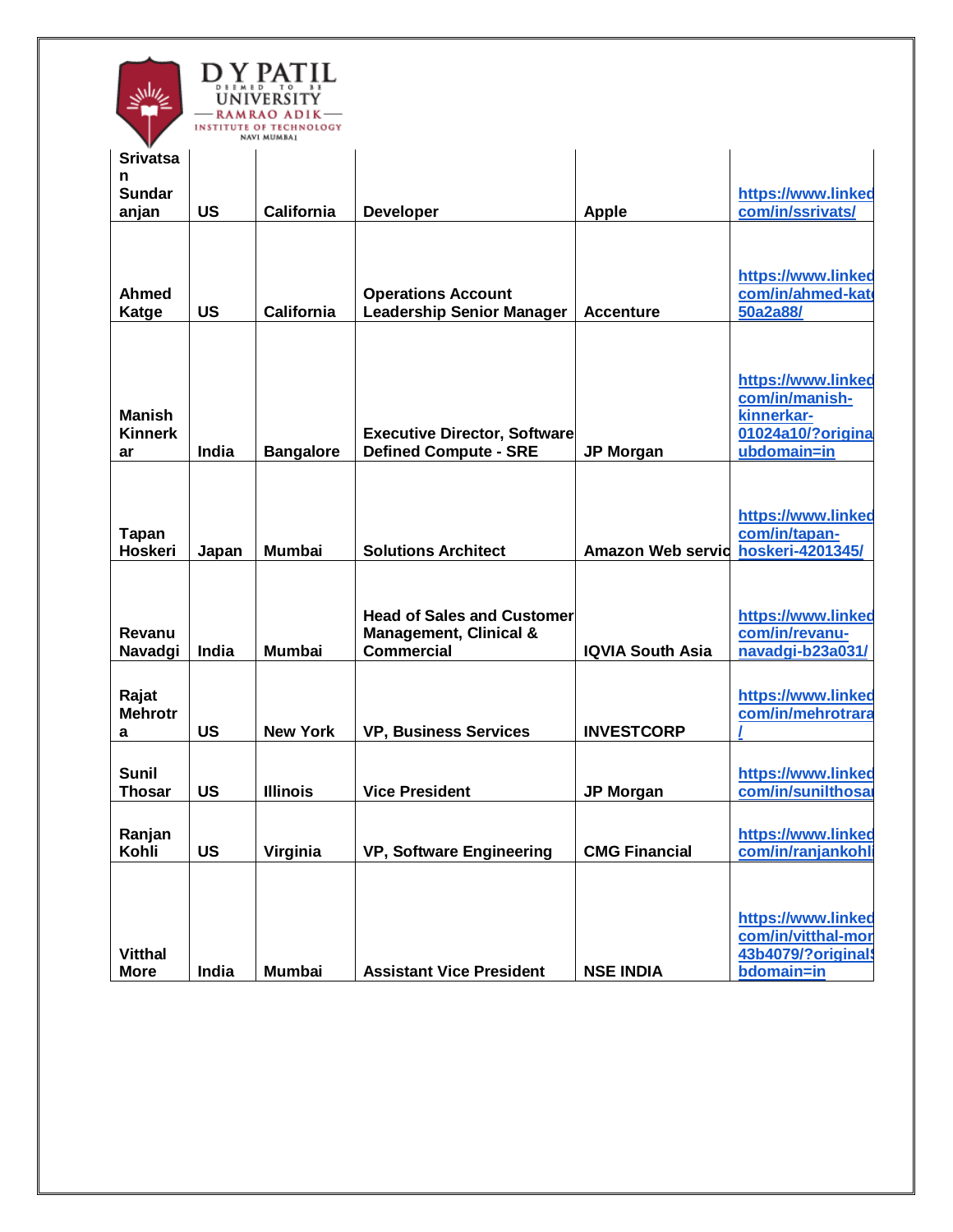| D<br>T O<br>UNIVERSITY<br>RAMRAO ADIK-<br><b>INSTITUTE OF TECHNOLOGY</b><br>NAVI MUMBAI |
|-----------------------------------------------------------------------------------------|
|                                                                                         |

| v                                           |                 |                                       |                                                                                                                                 |                                             |                                                                                         |
|---------------------------------------------|-----------------|---------------------------------------|---------------------------------------------------------------------------------------------------------------------------------|---------------------------------------------|-----------------------------------------------------------------------------------------|
| <b>Satyaje</b><br>et<br><b>Ashteka</b><br>r | India           | <b>Mumbai</b>                         | <b>Vice President</b>                                                                                                           | <b>Reliance</b>                             | https://www.linked<br>com/in/satyajeet-<br>ashtekar-<br>7777a9/?originalSt<br>domain=in |
| <b>Pratha</b><br>mesh<br><b>Kulkarn</b>     | <b>US</b>       | <b>Nebraska</b>                       | <b>Assistant Vice President</b>                                                                                                 | <b>Hexaware</b><br><b>Technologies</b>      | https://www.linked<br>com/in/prathames<br>kulkarni-b0a83b4/                             |
| <b>Sadashi</b><br>v Naik                    | India           | <b>Mumbai</b>                         | <b>Vice President - Investment</b><br><b>Banking</b>                                                                            | <b>JP Morgan</b>                            | https://www.linked<br>com/in/sadashivna                                                 |
| Abhijeet<br>Gulati                          | <b>US</b>       | California                            | <b>Head of AI &amp; Machine Learni</b><br>  MLOps, Sr. Director Smart<br><b>Solutions Product Delivery</b><br><b>Management</b> | <b>Mitchell Internation:</b>                | https://www.linked<br>com/in/abhijeetgul                                                |
| Amol<br><b>Adrekar</b>                      | <b>Australi</b> | <b>Melbourne</b>                      | <b>Solutions Delivery Manager</b>                                                                                               | Giesecke+Devrient<br><b>Mobile Security</b> | https://www.linked<br>com/in/amoladreka                                                 |
| <b>Neha</b><br>Vaidya<br>Jaeel              | India           | <b>Mumbai</b>                         | <b>Director - Business</b><br><b>Development</b>                                                                                | <b>Visa</b>                                 | https://www.linked<br>com/in/vaidyaneha                                                 |
| <b>Akshay</b><br><b>Bhatna</b><br>gar       | <b>Dubai</b>    | <b>United Arab</b><br><b>Emirates</b> | <b>Associate Director</b>                                                                                                       | Media.net                                   | https://www.linked<br>com/in/akshaybha<br>agar9/                                        |
| <b>Salim</b><br>Ali                         | <b>USA</b>      | <b>California</b>                     | <b>Senior Vice President</b>                                                                                                    | <b>Avalara</b>                              | https://www.linked<br>com/in/salimali/                                                  |
| Anurag<br><b>Mendhe</b><br>kar              | <b>USA</b>      | <b>California</b>                     | <b>Co-founder and president</b>                                                                                                 | <b>Paper Culture</b>                        | https://www.linked<br>com/in/anurag-<br>mendhekar-b071b                                 |
| <b>Manni</b><br>Kantipu<br>di               | India           | Hyderabad                             | <b>CEO</b>                                                                                                                      | <b>GVK Bio-sciences</b>                     | https://www.linked<br>com/in/mannikanti<br>di/?originalSubdor<br>$in = in$              |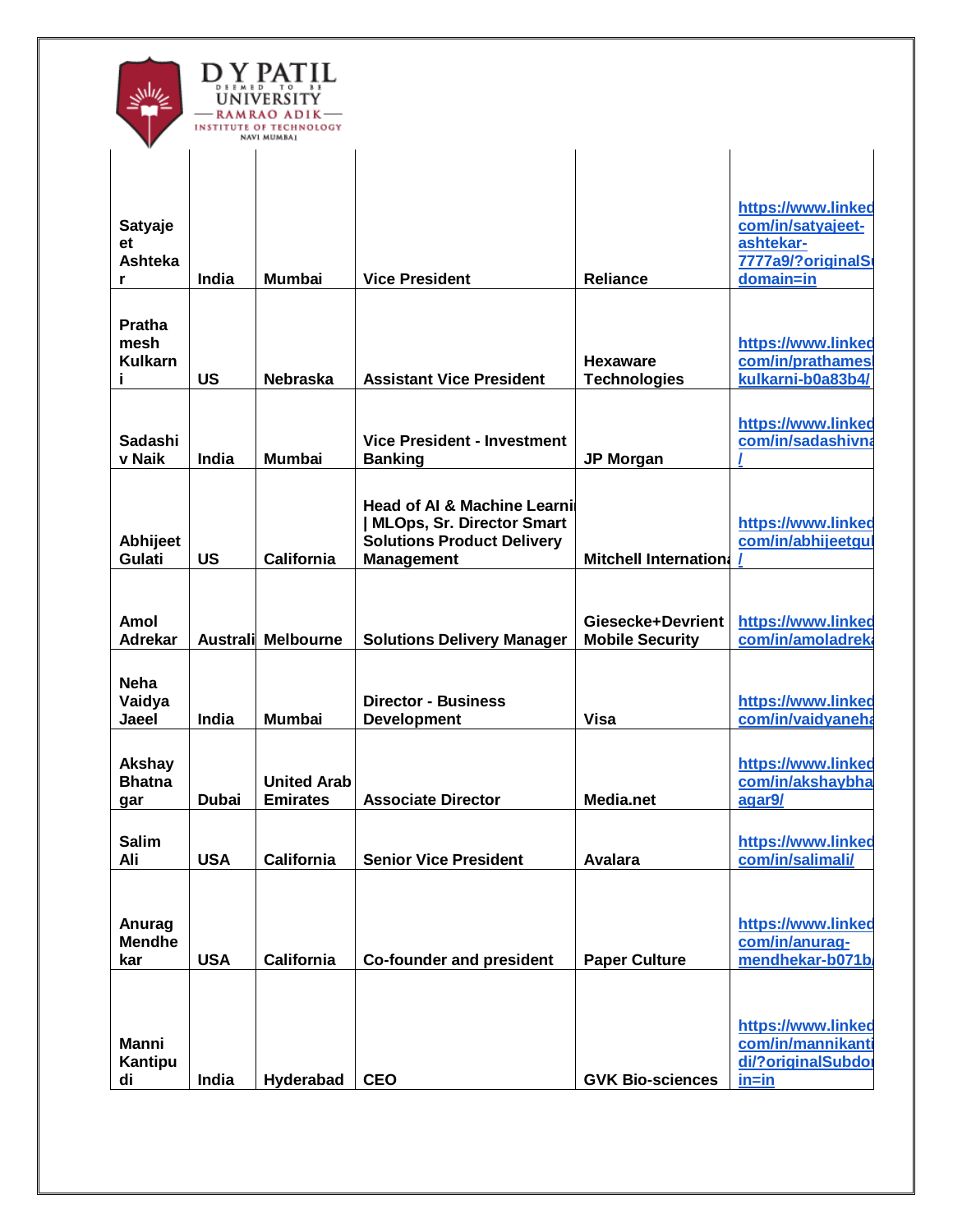

| https://www.linked<br><b>Hemin</b><br>com/in/heminbhar<br><b>Bharuc</b><br>India<br><b>Mumbai</b><br><b>London and Partner</b><br>ha/<br><b>Chief Representative India</b><br>ha<br><b>Harshal</b><br>https://www.linked<br>com/in/harshalcha<br>Chanda<br><b>Senior Director, Sales &amp; BD</b><br>ak/<br>India<br><b>Mumbai</b><br>(West)<br><b>Delhivery</b><br>k<br><b>Sameer</b><br>India<br><b>Founder at Nap Nap</b><br>Nap Nap<br><b>Agrawal</b><br>Mumbai<br><b>Abhishe</b><br>https://www.linked<br>com/in/skmrabhisl<br><b>United</b><br>k<br>$\mathsf{k}$<br><b>States</b><br><b>Senior Director</b><br>Kumar<br>Chicago<br><b>EY Parthenon</b><br>https://www.linked<br>Koppart<br>com/in/srikant-<br>hi<br><b>Srikant</b><br>kopparthi-5134bb3<br>Mumbai India<br><b>AVP</b><br>Citi bank<br>Rohan<br><b>Shriniw</b><br>https://www.linked<br>as<br>com/in/rohan-<br><b>Kudtark</b><br><b>VP</b><br>kudtarkar-9465191<br><b>IDFC First Bank</b><br>Mumbai India<br>ar<br><b>Shamit</b><br><b>United</b><br>https://www.linked<br><b>Interoperability Solutions</b><br>com/in/shamitbhat<br><b>GSMA</b><br><b>Bhat</b><br>Kingdom<br>London<br><b>Director</b><br><b>Satwik</b><br>https://www.linked<br>Raghav<br>Gothenburg<br>com/in/satwikragh<br>Metropolitan<br>endra<br>Anil<br><b>Sweden</b><br><b>Sr. Area Sales Director</b><br><b>HCL Technologies</b><br>Area<br>Rahul<br>https://www.linked<br><b>Mohand</b><br>com/in/rahul-<br>India<br><b>Director</b><br><b>BNY Mellon</b><br>mohandas-5088b2<br><b>Pune</b><br>as<br>Padgao<br>nkar<br>Atlanta<br>Pranav<br><b>Metropo</b><br>https://www.linked<br>an Area<br><b>United State Senior Director</b><br><b>GEP</b><br>com/in/ppranav/<br><b>Sharad</b><br>Vasant<br>https://www.linked<br>Mahaja<br>com/in/vasantimal<br>New Yo United State Director of Data Science<br><b>Kubient</b><br>an/<br>n<br><b>Khodke</b><br>https://www.linked<br>com/in/saurabh-<br><b>Saurab</b><br><b>Northern Arc Capita</b><br>Mumbai India<br><b>Director Origination</b><br>Limited<br>khodke-80694240/<br>h Sunil<br><b>Vineet</b><br><b>Director and Product Genera</b><br>https://www.linked<br>Sinha<br><b>Milwauk United State</b><br>com/in/sinhavinee<br><b>Johnson Control</b><br><b>Manager</b><br><b>Sheetal</b><br>Mumbai India<br><b>Client Director</b><br><b>Global Sales Group</b><br>https://www.linked | v |  |  |  |
|------------------------------------------------------------------------------------------------------------------------------------------------------------------------------------------------------------------------------------------------------------------------------------------------------------------------------------------------------------------------------------------------------------------------------------------------------------------------------------------------------------------------------------------------------------------------------------------------------------------------------------------------------------------------------------------------------------------------------------------------------------------------------------------------------------------------------------------------------------------------------------------------------------------------------------------------------------------------------------------------------------------------------------------------------------------------------------------------------------------------------------------------------------------------------------------------------------------------------------------------------------------------------------------------------------------------------------------------------------------------------------------------------------------------------------------------------------------------------------------------------------------------------------------------------------------------------------------------------------------------------------------------------------------------------------------------------------------------------------------------------------------------------------------------------------------------------------------------------------------------------------------------------------------------------------------------------------------------------------------------------------------------------------------------------------------------------------------------------------------------------------------------------------------------------------------------------------------------------------------------------------------------------------------------------------------------------------------------------------------------------------------|---|--|--|--|
|                                                                                                                                                                                                                                                                                                                                                                                                                                                                                                                                                                                                                                                                                                                                                                                                                                                                                                                                                                                                                                                                                                                                                                                                                                                                                                                                                                                                                                                                                                                                                                                                                                                                                                                                                                                                                                                                                                                                                                                                                                                                                                                                                                                                                                                                                                                                                                                          |   |  |  |  |
|                                                                                                                                                                                                                                                                                                                                                                                                                                                                                                                                                                                                                                                                                                                                                                                                                                                                                                                                                                                                                                                                                                                                                                                                                                                                                                                                                                                                                                                                                                                                                                                                                                                                                                                                                                                                                                                                                                                                                                                                                                                                                                                                                                                                                                                                                                                                                                                          |   |  |  |  |
|                                                                                                                                                                                                                                                                                                                                                                                                                                                                                                                                                                                                                                                                                                                                                                                                                                                                                                                                                                                                                                                                                                                                                                                                                                                                                                                                                                                                                                                                                                                                                                                                                                                                                                                                                                                                                                                                                                                                                                                                                                                                                                                                                                                                                                                                                                                                                                                          |   |  |  |  |
|                                                                                                                                                                                                                                                                                                                                                                                                                                                                                                                                                                                                                                                                                                                                                                                                                                                                                                                                                                                                                                                                                                                                                                                                                                                                                                                                                                                                                                                                                                                                                                                                                                                                                                                                                                                                                                                                                                                                                                                                                                                                                                                                                                                                                                                                                                                                                                                          |   |  |  |  |
|                                                                                                                                                                                                                                                                                                                                                                                                                                                                                                                                                                                                                                                                                                                                                                                                                                                                                                                                                                                                                                                                                                                                                                                                                                                                                                                                                                                                                                                                                                                                                                                                                                                                                                                                                                                                                                                                                                                                                                                                                                                                                                                                                                                                                                                                                                                                                                                          |   |  |  |  |
|                                                                                                                                                                                                                                                                                                                                                                                                                                                                                                                                                                                                                                                                                                                                                                                                                                                                                                                                                                                                                                                                                                                                                                                                                                                                                                                                                                                                                                                                                                                                                                                                                                                                                                                                                                                                                                                                                                                                                                                                                                                                                                                                                                                                                                                                                                                                                                                          |   |  |  |  |
|                                                                                                                                                                                                                                                                                                                                                                                                                                                                                                                                                                                                                                                                                                                                                                                                                                                                                                                                                                                                                                                                                                                                                                                                                                                                                                                                                                                                                                                                                                                                                                                                                                                                                                                                                                                                                                                                                                                                                                                                                                                                                                                                                                                                                                                                                                                                                                                          |   |  |  |  |
|                                                                                                                                                                                                                                                                                                                                                                                                                                                                                                                                                                                                                                                                                                                                                                                                                                                                                                                                                                                                                                                                                                                                                                                                                                                                                                                                                                                                                                                                                                                                                                                                                                                                                                                                                                                                                                                                                                                                                                                                                                                                                                                                                                                                                                                                                                                                                                                          |   |  |  |  |
|                                                                                                                                                                                                                                                                                                                                                                                                                                                                                                                                                                                                                                                                                                                                                                                                                                                                                                                                                                                                                                                                                                                                                                                                                                                                                                                                                                                                                                                                                                                                                                                                                                                                                                                                                                                                                                                                                                                                                                                                                                                                                                                                                                                                                                                                                                                                                                                          |   |  |  |  |
|                                                                                                                                                                                                                                                                                                                                                                                                                                                                                                                                                                                                                                                                                                                                                                                                                                                                                                                                                                                                                                                                                                                                                                                                                                                                                                                                                                                                                                                                                                                                                                                                                                                                                                                                                                                                                                                                                                                                                                                                                                                                                                                                                                                                                                                                                                                                                                                          |   |  |  |  |
|                                                                                                                                                                                                                                                                                                                                                                                                                                                                                                                                                                                                                                                                                                                                                                                                                                                                                                                                                                                                                                                                                                                                                                                                                                                                                                                                                                                                                                                                                                                                                                                                                                                                                                                                                                                                                                                                                                                                                                                                                                                                                                                                                                                                                                                                                                                                                                                          |   |  |  |  |
|                                                                                                                                                                                                                                                                                                                                                                                                                                                                                                                                                                                                                                                                                                                                                                                                                                                                                                                                                                                                                                                                                                                                                                                                                                                                                                                                                                                                                                                                                                                                                                                                                                                                                                                                                                                                                                                                                                                                                                                                                                                                                                                                                                                                                                                                                                                                                                                          |   |  |  |  |
|                                                                                                                                                                                                                                                                                                                                                                                                                                                                                                                                                                                                                                                                                                                                                                                                                                                                                                                                                                                                                                                                                                                                                                                                                                                                                                                                                                                                                                                                                                                                                                                                                                                                                                                                                                                                                                                                                                                                                                                                                                                                                                                                                                                                                                                                                                                                                                                          |   |  |  |  |
|                                                                                                                                                                                                                                                                                                                                                                                                                                                                                                                                                                                                                                                                                                                                                                                                                                                                                                                                                                                                                                                                                                                                                                                                                                                                                                                                                                                                                                                                                                                                                                                                                                                                                                                                                                                                                                                                                                                                                                                                                                                                                                                                                                                                                                                                                                                                                                                          |   |  |  |  |
|                                                                                                                                                                                                                                                                                                                                                                                                                                                                                                                                                                                                                                                                                                                                                                                                                                                                                                                                                                                                                                                                                                                                                                                                                                                                                                                                                                                                                                                                                                                                                                                                                                                                                                                                                                                                                                                                                                                                                                                                                                                                                                                                                                                                                                                                                                                                                                                          |   |  |  |  |
|                                                                                                                                                                                                                                                                                                                                                                                                                                                                                                                                                                                                                                                                                                                                                                                                                                                                                                                                                                                                                                                                                                                                                                                                                                                                                                                                                                                                                                                                                                                                                                                                                                                                                                                                                                                                                                                                                                                                                                                                                                                                                                                                                                                                                                                                                                                                                                                          |   |  |  |  |
|                                                                                                                                                                                                                                                                                                                                                                                                                                                                                                                                                                                                                                                                                                                                                                                                                                                                                                                                                                                                                                                                                                                                                                                                                                                                                                                                                                                                                                                                                                                                                                                                                                                                                                                                                                                                                                                                                                                                                                                                                                                                                                                                                                                                                                                                                                                                                                                          |   |  |  |  |
|                                                                                                                                                                                                                                                                                                                                                                                                                                                                                                                                                                                                                                                                                                                                                                                                                                                                                                                                                                                                                                                                                                                                                                                                                                                                                                                                                                                                                                                                                                                                                                                                                                                                                                                                                                                                                                                                                                                                                                                                                                                                                                                                                                                                                                                                                                                                                                                          |   |  |  |  |
|                                                                                                                                                                                                                                                                                                                                                                                                                                                                                                                                                                                                                                                                                                                                                                                                                                                                                                                                                                                                                                                                                                                                                                                                                                                                                                                                                                                                                                                                                                                                                                                                                                                                                                                                                                                                                                                                                                                                                                                                                                                                                                                                                                                                                                                                                                                                                                                          |   |  |  |  |
|                                                                                                                                                                                                                                                                                                                                                                                                                                                                                                                                                                                                                                                                                                                                                                                                                                                                                                                                                                                                                                                                                                                                                                                                                                                                                                                                                                                                                                                                                                                                                                                                                                                                                                                                                                                                                                                                                                                                                                                                                                                                                                                                                                                                                                                                                                                                                                                          |   |  |  |  |
|                                                                                                                                                                                                                                                                                                                                                                                                                                                                                                                                                                                                                                                                                                                                                                                                                                                                                                                                                                                                                                                                                                                                                                                                                                                                                                                                                                                                                                                                                                                                                                                                                                                                                                                                                                                                                                                                                                                                                                                                                                                                                                                                                                                                                                                                                                                                                                                          |   |  |  |  |
|                                                                                                                                                                                                                                                                                                                                                                                                                                                                                                                                                                                                                                                                                                                                                                                                                                                                                                                                                                                                                                                                                                                                                                                                                                                                                                                                                                                                                                                                                                                                                                                                                                                                                                                                                                                                                                                                                                                                                                                                                                                                                                                                                                                                                                                                                                                                                                                          |   |  |  |  |
|                                                                                                                                                                                                                                                                                                                                                                                                                                                                                                                                                                                                                                                                                                                                                                                                                                                                                                                                                                                                                                                                                                                                                                                                                                                                                                                                                                                                                                                                                                                                                                                                                                                                                                                                                                                                                                                                                                                                                                                                                                                                                                                                                                                                                                                                                                                                                                                          |   |  |  |  |
|                                                                                                                                                                                                                                                                                                                                                                                                                                                                                                                                                                                                                                                                                                                                                                                                                                                                                                                                                                                                                                                                                                                                                                                                                                                                                                                                                                                                                                                                                                                                                                                                                                                                                                                                                                                                                                                                                                                                                                                                                                                                                                                                                                                                                                                                                                                                                                                          |   |  |  |  |
|                                                                                                                                                                                                                                                                                                                                                                                                                                                                                                                                                                                                                                                                                                                                                                                                                                                                                                                                                                                                                                                                                                                                                                                                                                                                                                                                                                                                                                                                                                                                                                                                                                                                                                                                                                                                                                                                                                                                                                                                                                                                                                                                                                                                                                                                                                                                                                                          |   |  |  |  |
|                                                                                                                                                                                                                                                                                                                                                                                                                                                                                                                                                                                                                                                                                                                                                                                                                                                                                                                                                                                                                                                                                                                                                                                                                                                                                                                                                                                                                                                                                                                                                                                                                                                                                                                                                                                                                                                                                                                                                                                                                                                                                                                                                                                                                                                                                                                                                                                          |   |  |  |  |
|                                                                                                                                                                                                                                                                                                                                                                                                                                                                                                                                                                                                                                                                                                                                                                                                                                                                                                                                                                                                                                                                                                                                                                                                                                                                                                                                                                                                                                                                                                                                                                                                                                                                                                                                                                                                                                                                                                                                                                                                                                                                                                                                                                                                                                                                                                                                                                                          |   |  |  |  |
|                                                                                                                                                                                                                                                                                                                                                                                                                                                                                                                                                                                                                                                                                                                                                                                                                                                                                                                                                                                                                                                                                                                                                                                                                                                                                                                                                                                                                                                                                                                                                                                                                                                                                                                                                                                                                                                                                                                                                                                                                                                                                                                                                                                                                                                                                                                                                                                          |   |  |  |  |
|                                                                                                                                                                                                                                                                                                                                                                                                                                                                                                                                                                                                                                                                                                                                                                                                                                                                                                                                                                                                                                                                                                                                                                                                                                                                                                                                                                                                                                                                                                                                                                                                                                                                                                                                                                                                                                                                                                                                                                                                                                                                                                                                                                                                                                                                                                                                                                                          |   |  |  |  |
|                                                                                                                                                                                                                                                                                                                                                                                                                                                                                                                                                                                                                                                                                                                                                                                                                                                                                                                                                                                                                                                                                                                                                                                                                                                                                                                                                                                                                                                                                                                                                                                                                                                                                                                                                                                                                                                                                                                                                                                                                                                                                                                                                                                                                                                                                                                                                                                          |   |  |  |  |
|                                                                                                                                                                                                                                                                                                                                                                                                                                                                                                                                                                                                                                                                                                                                                                                                                                                                                                                                                                                                                                                                                                                                                                                                                                                                                                                                                                                                                                                                                                                                                                                                                                                                                                                                                                                                                                                                                                                                                                                                                                                                                                                                                                                                                                                                                                                                                                                          |   |  |  |  |
|                                                                                                                                                                                                                                                                                                                                                                                                                                                                                                                                                                                                                                                                                                                                                                                                                                                                                                                                                                                                                                                                                                                                                                                                                                                                                                                                                                                                                                                                                                                                                                                                                                                                                                                                                                                                                                                                                                                                                                                                                                                                                                                                                                                                                                                                                                                                                                                          |   |  |  |  |
|                                                                                                                                                                                                                                                                                                                                                                                                                                                                                                                                                                                                                                                                                                                                                                                                                                                                                                                                                                                                                                                                                                                                                                                                                                                                                                                                                                                                                                                                                                                                                                                                                                                                                                                                                                                                                                                                                                                                                                                                                                                                                                                                                                                                                                                                                                                                                                                          |   |  |  |  |
|                                                                                                                                                                                                                                                                                                                                                                                                                                                                                                                                                                                                                                                                                                                                                                                                                                                                                                                                                                                                                                                                                                                                                                                                                                                                                                                                                                                                                                                                                                                                                                                                                                                                                                                                                                                                                                                                                                                                                                                                                                                                                                                                                                                                                                                                                                                                                                                          |   |  |  |  |
|                                                                                                                                                                                                                                                                                                                                                                                                                                                                                                                                                                                                                                                                                                                                                                                                                                                                                                                                                                                                                                                                                                                                                                                                                                                                                                                                                                                                                                                                                                                                                                                                                                                                                                                                                                                                                                                                                                                                                                                                                                                                                                                                                                                                                                                                                                                                                                                          |   |  |  |  |
|                                                                                                                                                                                                                                                                                                                                                                                                                                                                                                                                                                                                                                                                                                                                                                                                                                                                                                                                                                                                                                                                                                                                                                                                                                                                                                                                                                                                                                                                                                                                                                                                                                                                                                                                                                                                                                                                                                                                                                                                                                                                                                                                                                                                                                                                                                                                                                                          |   |  |  |  |
|                                                                                                                                                                                                                                                                                                                                                                                                                                                                                                                                                                                                                                                                                                                                                                                                                                                                                                                                                                                                                                                                                                                                                                                                                                                                                                                                                                                                                                                                                                                                                                                                                                                                                                                                                                                                                                                                                                                                                                                                                                                                                                                                                                                                                                                                                                                                                                                          |   |  |  |  |
|                                                                                                                                                                                                                                                                                                                                                                                                                                                                                                                                                                                                                                                                                                                                                                                                                                                                                                                                                                                                                                                                                                                                                                                                                                                                                                                                                                                                                                                                                                                                                                                                                                                                                                                                                                                                                                                                                                                                                                                                                                                                                                                                                                                                                                                                                                                                                                                          |   |  |  |  |
|                                                                                                                                                                                                                                                                                                                                                                                                                                                                                                                                                                                                                                                                                                                                                                                                                                                                                                                                                                                                                                                                                                                                                                                                                                                                                                                                                                                                                                                                                                                                                                                                                                                                                                                                                                                                                                                                                                                                                                                                                                                                                                                                                                                                                                                                                                                                                                                          |   |  |  |  |
|                                                                                                                                                                                                                                                                                                                                                                                                                                                                                                                                                                                                                                                                                                                                                                                                                                                                                                                                                                                                                                                                                                                                                                                                                                                                                                                                                                                                                                                                                                                                                                                                                                                                                                                                                                                                                                                                                                                                                                                                                                                                                                                                                                                                                                                                                                                                                                                          |   |  |  |  |
|                                                                                                                                                                                                                                                                                                                                                                                                                                                                                                                                                                                                                                                                                                                                                                                                                                                                                                                                                                                                                                                                                                                                                                                                                                                                                                                                                                                                                                                                                                                                                                                                                                                                                                                                                                                                                                                                                                                                                                                                                                                                                                                                                                                                                                                                                                                                                                                          |   |  |  |  |
|                                                                                                                                                                                                                                                                                                                                                                                                                                                                                                                                                                                                                                                                                                                                                                                                                                                                                                                                                                                                                                                                                                                                                                                                                                                                                                                                                                                                                                                                                                                                                                                                                                                                                                                                                                                                                                                                                                                                                                                                                                                                                                                                                                                                                                                                                                                                                                                          |   |  |  |  |
|                                                                                                                                                                                                                                                                                                                                                                                                                                                                                                                                                                                                                                                                                                                                                                                                                                                                                                                                                                                                                                                                                                                                                                                                                                                                                                                                                                                                                                                                                                                                                                                                                                                                                                                                                                                                                                                                                                                                                                                                                                                                                                                                                                                                                                                                                                                                                                                          |   |  |  |  |
|                                                                                                                                                                                                                                                                                                                                                                                                                                                                                                                                                                                                                                                                                                                                                                                                                                                                                                                                                                                                                                                                                                                                                                                                                                                                                                                                                                                                                                                                                                                                                                                                                                                                                                                                                                                                                                                                                                                                                                                                                                                                                                                                                                                                                                                                                                                                                                                          |   |  |  |  |
|                                                                                                                                                                                                                                                                                                                                                                                                                                                                                                                                                                                                                                                                                                                                                                                                                                                                                                                                                                                                                                                                                                                                                                                                                                                                                                                                                                                                                                                                                                                                                                                                                                                                                                                                                                                                                                                                                                                                                                                                                                                                                                                                                                                                                                                                                                                                                                                          |   |  |  |  |
|                                                                                                                                                                                                                                                                                                                                                                                                                                                                                                                                                                                                                                                                                                                                                                                                                                                                                                                                                                                                                                                                                                                                                                                                                                                                                                                                                                                                                                                                                                                                                                                                                                                                                                                                                                                                                                                                                                                                                                                                                                                                                                                                                                                                                                                                                                                                                                                          |   |  |  |  |
|                                                                                                                                                                                                                                                                                                                                                                                                                                                                                                                                                                                                                                                                                                                                                                                                                                                                                                                                                                                                                                                                                                                                                                                                                                                                                                                                                                                                                                                                                                                                                                                                                                                                                                                                                                                                                                                                                                                                                                                                                                                                                                                                                                                                                                                                                                                                                                                          |   |  |  |  |
|                                                                                                                                                                                                                                                                                                                                                                                                                                                                                                                                                                                                                                                                                                                                                                                                                                                                                                                                                                                                                                                                                                                                                                                                                                                                                                                                                                                                                                                                                                                                                                                                                                                                                                                                                                                                                                                                                                                                                                                                                                                                                                                                                                                                                                                                                                                                                                                          |   |  |  |  |
|                                                                                                                                                                                                                                                                                                                                                                                                                                                                                                                                                                                                                                                                                                                                                                                                                                                                                                                                                                                                                                                                                                                                                                                                                                                                                                                                                                                                                                                                                                                                                                                                                                                                                                                                                                                                                                                                                                                                                                                                                                                                                                                                                                                                                                                                                                                                                                                          |   |  |  |  |
|                                                                                                                                                                                                                                                                                                                                                                                                                                                                                                                                                                                                                                                                                                                                                                                                                                                                                                                                                                                                                                                                                                                                                                                                                                                                                                                                                                                                                                                                                                                                                                                                                                                                                                                                                                                                                                                                                                                                                                                                                                                                                                                                                                                                                                                                                                                                                                                          |   |  |  |  |
|                                                                                                                                                                                                                                                                                                                                                                                                                                                                                                                                                                                                                                                                                                                                                                                                                                                                                                                                                                                                                                                                                                                                                                                                                                                                                                                                                                                                                                                                                                                                                                                                                                                                                                                                                                                                                                                                                                                                                                                                                                                                                                                                                                                                                                                                                                                                                                                          |   |  |  |  |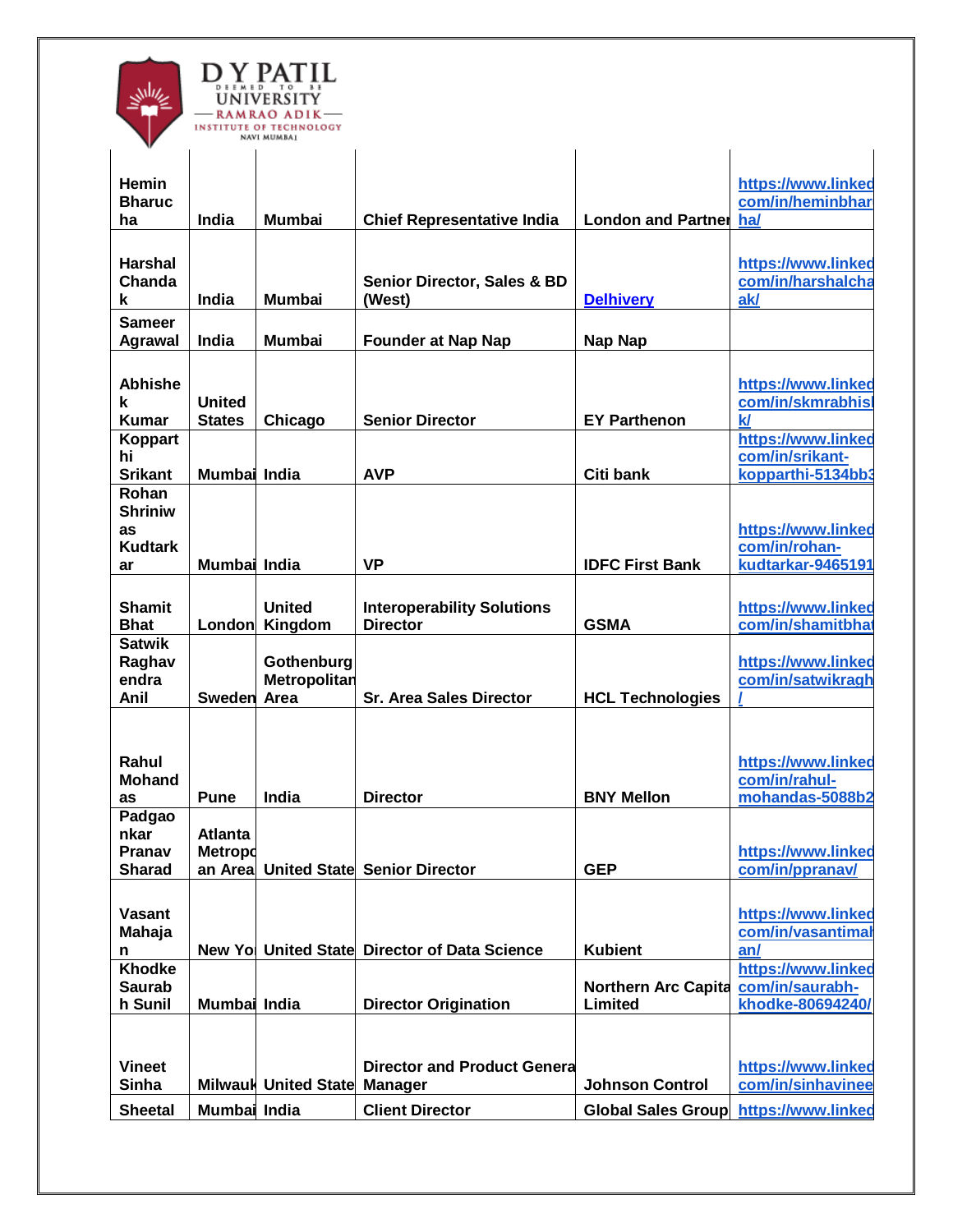

| Grandhi             |                       |                                      |                                                             | <b>TopX</b>                       | com/in/sheetal-                          |
|---------------------|-----------------------|--------------------------------------|-------------------------------------------------------------|-----------------------------------|------------------------------------------|
| <b>Murthy</b>       |                       |                                      |                                                             |                                   | <b>arandhi/</b>                          |
| <b>Shailes</b>      |                       |                                      |                                                             |                                   | https://www.linked                       |
| h.                  |                       |                                      |                                                             |                                   | com/in/shailesh-                         |
| <b>Radhak</b>       |                       |                                      |                                                             |                                   | radhakrishnan-<br>40234b2/               |
| rishnan             |                       |                                      | Houstor United State Engineering Director                   | <b>Stanley Oil and Gas</b>        |                                          |
| Samson              | San                   |                                      |                                                             |                                   | https://www.linked<br>com/in/azriel-     |
| <b>Azriel</b>       |                       |                                      | Francis United State Director of Software Systems Ample Inc |                                   | samson-b6790532                          |
| <b>Roy</b>          |                       |                                      |                                                             |                                   | https://www.linked                       |
| <b>Siddhar</b>      |                       |                                      |                                                             |                                   | com/in/siddhartha                        |
| tha                 | Mumbai India          |                                      | <b>Director</b>                                             | Jiosavan                          | roy-05b92b35/                            |
|                     |                       |                                      |                                                             |                                   | https://www.linked                       |
| Lipsa               |                       |                                      |                                                             |                                   | com/in/lipsa-patna                       |
| <b>Patnaik</b>      | <b>Pune</b>           | India                                | <b>Director</b>                                             | <b>Credit Suisse</b>              | 2687664/                                 |
| <b>Nar</b>          |                       |                                      |                                                             |                                   |                                          |
| <b>Vihar</b>        |                       |                                      |                                                             |                                   | https://www.linked                       |
| Sonoo               | <b>Boston</b>         | <b>United State Director</b>         |                                                             | <b>Foundation Medicin</b>         | com/in/viharnar/                         |
| <b>Vrunda</b>       |                       |                                      |                                                             |                                   |                                          |
| n                   |                       |                                      |                                                             |                                   |                                          |
| Jadhav              | India                 | <b>Mumbai</b>                        | <b>Project Director</b>                                     | <b>DY Patil University</b>        |                                          |
|                     |                       |                                      |                                                             |                                   | https://www.linked                       |
| <b>Mukati</b>       |                       |                                      |                                                             |                                   | com/in/akshay-                           |
| Akshay              | Mumbai India          |                                      | <b>Senior Business Director</b>                             | <b>Group M</b>                    | mukati-b9541292/                         |
|                     | San                   |                                      |                                                             |                                   | https://www.linked                       |
| Nalgirka<br>r Rohit | <b>Francis</b>        |                                      | <b>Bay Are United State Senior Business Director</b>        | <b>Boston Consulting</b><br>Group | com/in/rohitnalgirl                      |
|                     |                       |                                      |                                                             |                                   | https://www.linked                       |
| <b>Mukati</b>       |                       |                                      |                                                             |                                   | com/in/akshay-                           |
| Akshay              | Mumbai India          |                                      | <b>Senior Business Director</b>                             | <b>Group M</b>                    | mukati-b9541292/                         |
|                     |                       |                                      |                                                             |                                   | https://www.linked                       |
| <b>Madkaik</b>      |                       |                                      |                                                             |                                   | com/in/kunal-                            |
| ar                  |                       |                                      |                                                             | <b>Centrum Wealth</b>             | madkaikar-                               |
| <b>Kunal</b>        | Mumbai India          |                                      | <b>Director</b>                                             | <b>Management Syster</b>          | 696b5614/                                |
| <b>Krishna</b>      |                       |                                      |                                                             |                                   |                                          |
| moorth              |                       |                                      |                                                             |                                   | https://www.linked                       |
| у                   |                       |                                      |                                                             |                                   | com/in/sriramkrish                       |
| <b>Sriram</b>       | <b>Bangald India</b>  |                                      | <b>Director</b>                                             | <b>Flipkart</b>                   | amoorthy/                                |
|                     |                       |                                      |                                                             |                                   | https://www.linked                       |
| Gupta               |                       |                                      |                                                             |                                   | com/in/swati-gupta                       |
| <b>Swati</b>        |                       | <b>Houstor United State Director</b> |                                                             | <b>PwC USA</b>                    | bb57224/                                 |
| Girotra             |                       |                                      |                                                             |                                   |                                          |
| <b>Vivek</b>        |                       |                                      |                                                             |                                   |                                          |
| Chandr              |                       |                                      |                                                             |                                   |                                          |
| abhush<br>an        | San<br><b>Francis</b> |                                      | United State Senior Director Marketing                      | <b>Elevate Labs</b>               | https://www.linked<br>com/in/vivekgirotr |
| <b>Dhake</b>        |                       |                                      |                                                             |                                   | https://www.linked                       |
| Parag               | <b>Ontario</b>        | Canada                               | <b>Director</b>                                             | <b>CIBC</b>                       | com/in/dhakepara                         |
|                     |                       |                                      |                                                             |                                   | https://www.linked                       |
| <b>Borkar</b>       |                       |                                      |                                                             |                                   | com/in/siddesh-                          |
| <b>Siddesh</b>      | Mumbai India          |                                      | <b>Assocaite Director</b>                                   | <b>Deloitte</b>                   | borkar-61159626/                         |
| <b>Billa</b>        |                       |                                      |                                                             |                                   | https://www.linked                       |
| Gautam              | Mumbai India          |                                      | <b>Senior Director</b>                                      | Ciena                             | com/in/gautam-bill                       |
|                     |                       |                                      |                                                             |                                   |                                          |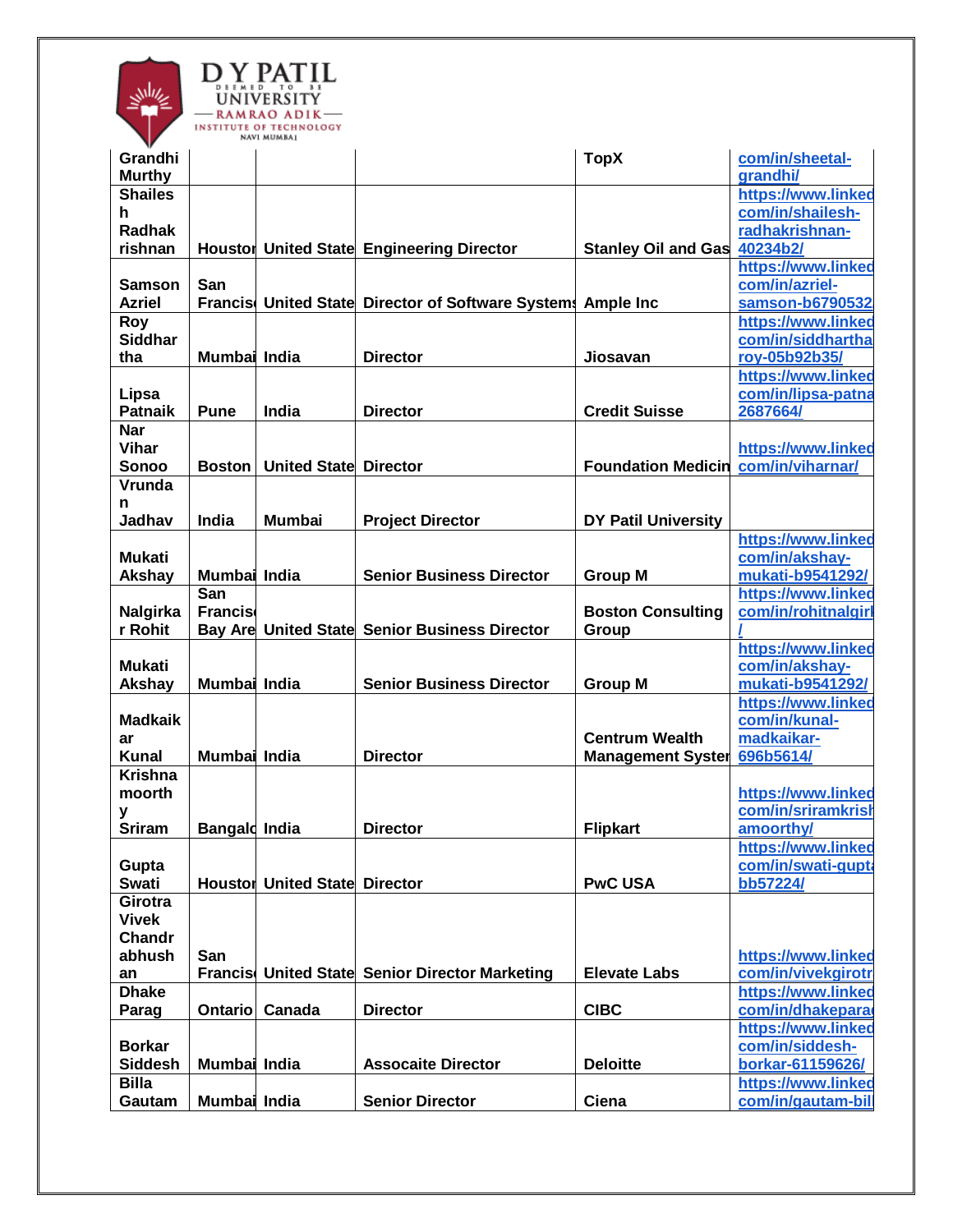

|                 |                      |                                      |                                                      |                             | 270a173/           |
|-----------------|----------------------|--------------------------------------|------------------------------------------------------|-----------------------------|--------------------|
| <b>Bidaye</b>   |                      |                                      |                                                      | <b>Isecurance</b>           |                    |
| <b>Saket</b>    |                      |                                      |                                                      | <b>Technologies Privat</b>  | https://www.linked |
| <b>Prakash</b>  | Mumbai India         |                                      | <b>Assocaite Director</b>                            | Limited                     | com/in/saket-biday |
|                 | <b>Greater</b>       |                                      |                                                      |                             | https://www.linked |
|                 |                      |                                      |                                                      |                             |                    |
| Ahuja           | <b>Sydney</b>        |                                      |                                                      | <b>Insights and Data at</b> | com/in/ahujagaura  |
| Gaurav          | Area                 | <b>Australia</b>                     | <b>Assocaite Director</b>                            | Capgemini                   |                    |
| <b>Aditya</b>   |                      |                                      |                                                      |                             | https://www.linked |
| <b>Gupta K</b>  |                      |                                      | <b>Californ United State Regional Sales Director</b> | <b>Infostretch</b>          | com/in/adii/       |
| Venkatr         |                      |                                      |                                                      |                             |                    |
| aman            |                      |                                      |                                                      |                             | https://www.linked |
| lyer            | Bengalu India        |                                      | <b>Director</b>                                      | <b>Deloitte India</b>       | com/in/ramiyer2/   |
| <b>Uday</b>     |                      |                                      | Sr. Director, Channels &                             | <b>SumTotal Systems,</b>    | https://www.linked |
| <b>Wagle</b>    | Mumbai India         |                                      | <b>Alliances</b>                                     | <b>LLC</b>                  | com/in/udaywagle   |
|                 |                      |                                      |                                                      |                             | https://www.linked |
| Surya           | San                  |                                      |                                                      |                             | com/in/suryasrival |
| <b>Srivatsa</b> |                      | <b>Francis United State Director</b> |                                                      | <b>Salesforce</b>           |                    |
|                 |                      |                                      |                                                      |                             | https://www.linked |
| <b>Subhas</b>   |                      |                                      | <b>Industrial Consulting and</b>                     | <b>Honeywell Connect</b>    | com/in/subhash-ra  |
| h Ray           |                      | <b>Singapore</b>                     | <b>Solution Sr Director</b>                          | <b>Enterprise</b>           | 53b8508/           |
| <b>Shukla</b>   |                      |                                      |                                                      |                             | https://www.linked |
| <b>Prakhar</b>  |                      |                                      |                                                      | <b>Orange Business</b>      | com/in/prakhar-    |
| <b>Dinesh</b>   | Mumbai India         |                                      | <b>Senior Account Director</b>                       | <b>Services</b>             | shukla-85877011/   |
| Sanjay          |                      |                                      |                                                      |                             |                    |
| <b>Krishna</b>  |                      |                                      |                                                      |                             |                    |
| murthy          | Mumbai India         |                                      | <b>Director</b>                                      | <b>Vertiv Energy Pvt Lt</b> |                    |
| <b>Rishi</b>    |                      |                                      |                                                      |                             |                    |
| <b>Palekar</b>  | Mumbai India         |                                      | <b>Regional Sales Director</b>                       | <b>Microland Limited</b>    |                    |
|                 |                      |                                      |                                                      |                             |                    |
|                 |                      |                                      |                                                      |                             |                    |
|                 |                      |                                      |                                                      |                             | https://www.linked |
| <b>Vaibhav</b>  |                      |                                      |                                                      |                             | com/in/vaibhav-    |
| Deshpa          | Los                  |                                      | <b>Vice President of Software</b>                    |                             | deshpande-         |
| nde             |                      |                                      | <b>Angeles United State Development</b>              | <b>Nowcom Corporatio</b>    | 63b07921/          |
| <b>Subram</b>   |                      |                                      |                                                      |                             | https://www.linked |
| anian           |                      |                                      |                                                      |                             | com/in/sundarsub   |
| <b>Sundar</b>   | <b>Bangald India</b> |                                      | <b>Sr. Vice President</b>                            | <b>Progress</b>             | manian/            |
|                 |                      |                                      |                                                      | <b>Cigna TTK Health</b>     |                    |
| <b>Shruti</b>   |                      |                                      |                                                      | <b>Insurance Company</b>    | https://www.linked |
| <b>Iyer V</b>   | Mumbai India         |                                      | <b>Deputy Vice President</b>                         | Limited                     | com/in/ivershruti/ |
|                 |                      |                                      |                                                      |                             |                    |
|                 |                      |                                      |                                                      |                             |                    |
|                 |                      |                                      |                                                      |                             |                    |
|                 |                      |                                      |                                                      |                             | https://www.linked |
| <b>Sahil</b>    |                      |                                      |                                                      |                             | com/in/sahil-      |
| Chandr          |                      | <b>United</b>                        |                                                      |                             | chandroth-mba-     |
| oth             | London               | Kingdom                              | <b>Vice President</b>                                | <b>Black Rock</b>           | a5633814/          |
|                 |                      |                                      |                                                      |                             | https://www.linked |
| <b>Potdar</b>   | <b>Morris</b>        |                                      |                                                      |                             | com/in/parag-potd  |
| Parag           | <b>Plains</b>        |                                      | <b>United State Vice President</b>                   | <b>Collabera Inc</b>        | 6640282/           |
| Kohli           | <b>New Yol</b>       |                                      |                                                      |                             | https://www.linked |
| <b>Deepak</b>   | City                 |                                      | <b>United State Vice President</b>                   | Ricoh USA, Inc.             | com/in/kohlideepa  |
|                 |                      |                                      |                                                      |                             |                    |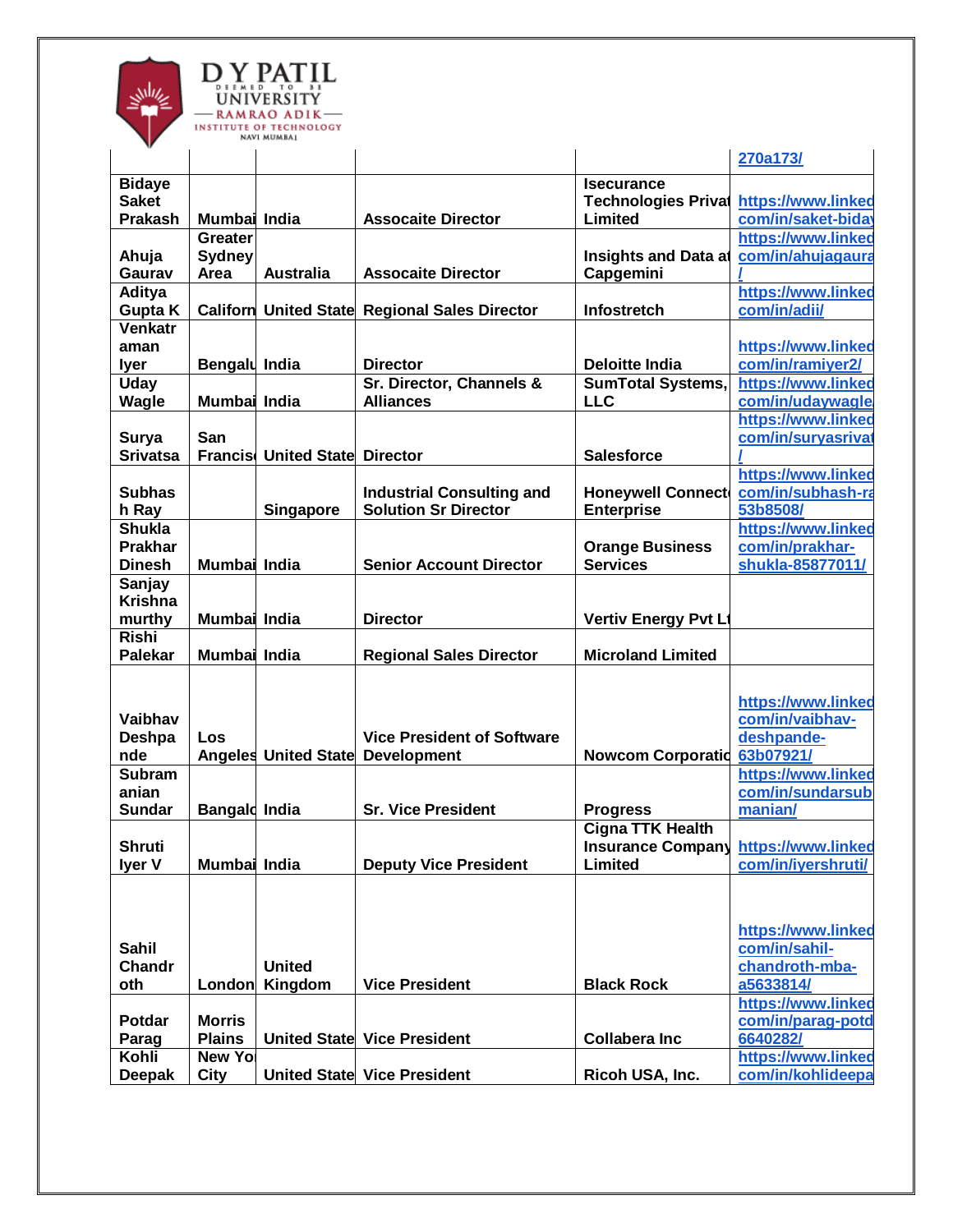

| V               |                      | NAVI MUMBAI                          |                                              |                                   |                     |
|-----------------|----------------------|--------------------------------------|----------------------------------------------|-----------------------------------|---------------------|
| Khetwa          |                      |                                      |                                              |                                   |                     |
| ni              |                      |                                      |                                              |                                   |                     |
| <b>Vishal</b>   |                      |                                      |                                              |                                   | https://www.linked  |
| <b>Sudham</b>   |                      |                                      |                                              |                                   | com/in/vishalkhet\  |
| a               |                      | Singapore                            | <b>Associate Vice President</b>              | Loginext                          | ni/                 |
| Ganesh          |                      |                                      |                                              |                                   | https://www.linked  |
| <b>Haridas</b>  |                      |                                      |                                              |                                   | com/in/ganesh-      |
| Hena            | Mumbai India         |                                      | <b>Vice President</b>                        | JPMorgan Chase &                  | haridas-p/          |
|                 |                      |                                      |                                              |                                   | https://www.linked  |
| Charagi         | New Yo               |                                      |                                              |                                   | com/in/tashinacha   |
| <b>Tashina</b>  |                      |                                      | <b>United State Vice President</b>           | <b>ADP</b>                        | gi/                 |
|                 | <b>City</b>          |                                      |                                              |                                   |                     |
|                 |                      |                                      |                                              |                                   | https://www.linked  |
| <b>Bhagwa</b>   |                      |                                      |                                              |                                   | com/in/ameyabhag    |
| t Ameya         | Mumbai India         |                                      | <b>Vice President</b>                        | Tech5.ai                          | at/                 |
| <b>Sunil</b>    |                      |                                      |                                              |                                   | https://www.linked  |
| Ramcha          |                      |                                      | <b>Asst. Vice President - Treasul</b>        |                                   | com/in/sunilramch   |
| ndani           | Mumbai India         |                                      | <b>Liquidity &amp; Working Capital</b>       | <b>Reliance Industries</b>        | dani1/              |
|                 |                      |                                      |                                              |                                   | https://www.linked  |
| Sunil           |                      |                                      |                                              |                                   | com/in/sunil-       |
| <b>Moolch</b>   |                      |                                      | <b>Vice President Product</b>                |                                   | moolchandani-       |
| andani          |                      | <b>Sunnyv United State Solutions</b> |                                              | <b>Cohesity</b>                   | 797527/             |
|                 |                      |                                      |                                              |                                   | https://www.linked  |
| <b>Kiran</b>    |                      |                                      |                                              |                                   | com/in/kiran-       |
| Ramcha          | San                  |                                      |                                              |                                   | ramchandran-        |
| ndran           |                      |                                      | <b>Antonio United State Vice President</b>   | <b>Citibank</b>                   | 589ba94/            |
|                 |                      |                                      |                                              |                                   |                     |
| Deepa           |                      |                                      |                                              |                                   |                     |
| <b>Balakris</b> |                      |                                      |                                              |                                   |                     |
| hnan            | New Yol              |                                      | United State Assistant Vice President        | <b>Barclays</b>                   |                     |
| <b>Chitti</b>   |                      |                                      |                                              |                                   | https://www.linked  |
| Keswan          | San                  |                                      |                                              |                                   | com/in/chitti-      |
|                 | <b>Francis</b>       |                                      | United State Vice President of Engineerin    | ARCADIA DATA, Ind keswani-b05502/ |                     |
| <b>Sachin</b>   | <b>Detroit</b>       |                                      |                                              | Computech                         |                     |
| Shriyan         | Michiga              | <b>United State President</b>        |                                              | Corporation                       |                     |
| <b>Nirbhay</b>  |                      |                                      |                                              |                                   | linkedin.com/in/nii |
| <b>Marathe</b>  |                      |                                      | <b>Charlott United State Senior Director</b> | <b>Excusia Inc</b>                | haymarathe          |
| <b>Sreejit</b>  |                      |                                      |                                              |                                   | https://www.linked  |
|                 |                      |                                      |                                              |                                   | com/in/sreejit-s-   |
| <b>Shankar</b>  |                      |                                      |                                              |                                   |                     |
| an              | <b>Bangald India</b> |                                      | <b>Assistant Director</b>                    | EY                                | 1095427/            |
| <b>Pratik</b>   | Singapo              |                                      |                                              | <b>United Overseas</b>            | linkedin.com/in/pra |
| Patil           | City                 | <b>Singapore</b>                     | <b>Assistant Vice President</b>              | <b>Bank Ltd</b>                   | k-patil-668295a9    |
|                 |                      |                                      |                                              |                                   |                     |
| Neeraj          |                      |                                      |                                              |                                   | linkedin.com/in/ne  |
| <b>Agarwal</b>  |                      |                                      | Mumbai Maharashtra VP HR and OD              | <b>JB Maxi Group</b>              | ajagrawwal          |
|                 |                      |                                      |                                              |                                   |                     |
|                 |                      |                                      |                                              |                                   |                     |
|                 |                      |                                      |                                              |                                   | https://www.linked  |
| Chintan         |                      |                                      |                                              |                                   | com/in/chintan-     |
| Shah            |                      |                                      | Mumbai Maharashtra VP HR and OD              | <b>Brainwire</b>                  | shah-59176/         |
|                 |                      |                                      |                                              |                                   |                     |
|                 |                      |                                      |                                              |                                   |                     |
| Ram             |                      |                                      |                                              |                                   | https://www.linked  |
| <b>Swamin</b>   | Washin               |                                      |                                              |                                   | com/in/swaminath    |
| athan           | on                   | <b>USA</b>                           | <b>CEO</b>                                   | <b>Zyncorp LLC</b>                | ram/                |
|                 |                      |                                      |                                              |                                   |                     |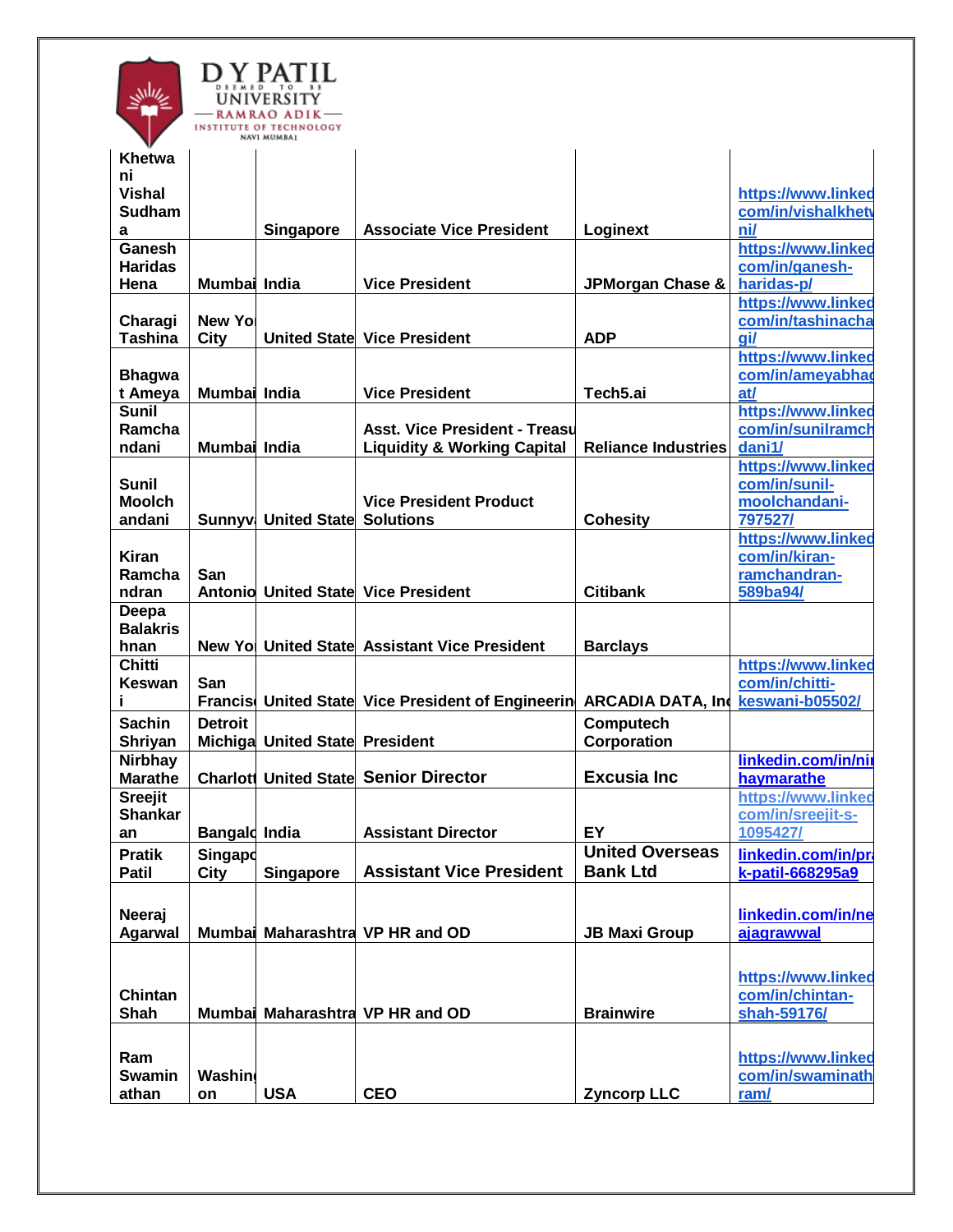

| v                              |              |            |                                                                             |                                                |                                                              |
|--------------------------------|--------------|------------|-----------------------------------------------------------------------------|------------------------------------------------|--------------------------------------------------------------|
| Sanjay<br><b>Sharma</b>        |              | <b>USA</b> | <b>CEO</b>                                                                  | <b>Roambe Corporatio</b>                       | https://www.linked<br>com/in/sanjayrsha<br>a                 |
| <b>Sridhar</b><br>Joshi        |              | <b>USA</b> | <b>CEO</b>                                                                  | 2by2 gaming                                    | https://www.linked<br>com/in/shridhar-<br>joshi-joshi-284127 |
|                                |              |            |                                                                             |                                                |                                                              |
| Pankaj<br>Chadha               | Mumbai India |            | <b>Vice President</b>                                                       | <b>Vodafone Global</b><br><b>Enterprise</b>    |                                                              |
| Raj<br>Khot                    | San Jos USA  |            | <b>Associate Director</b>                                                   | <b>Grant Thorton</b>                           |                                                              |
| <b>Subodh</b><br>deshpa<br>nde | Mumbai India |            | <b>Chief Manager</b>                                                        | <b>Rashtriya Chemical</b><br><b>Fertilizer</b> | https://in.linkedin.<br>m/in/subodh-<br>deshpande-a2702      |
| Ajay V                         | Mumbai India |            | <b>CTO</b>                                                                  | <b>HDFC Standard Life</b>                      |                                                              |
| Vihang<br><b>Solanki</b>       | San Jos USA  |            | <b>Director, Engineering</b>                                                | <b>Walmart</b>                                 | https://www.linked<br>com/in/vihang-<br>solanki/             |
| Jaideep<br>Shah                | San Jos USA  |            | <b>Director of Product</b><br><b>Management, RPA</b>                        | <b>Uniphore</b>                                | https://www.linked<br>com/in/jaideepsha                      |
| Verenka<br>r<br>Vinayan<br>S   | San Jos USA  |            | <b>Chief Officer</b>                                                        | <b>Astro</b>                                   | https://www.linked<br>com/in/verenkar/                       |
| <b>Swati</b><br>Shah           |              |            | <b>Chicagd United State Vice President</b>                                  | <b>JP Morgan</b>                               | https://www.linked<br>com/in/swati-shah<br>pmp-7347205/      |
| Anupa<br>m Kaur                |              |            | <b>Chicagd United State Managing Director</b>                               | Maven Wave, An<br><b>ATOS Company</b>          | https://www.linked<br>com/in/anupamkar                       |
| Raj<br>Khot                    |              |            | Chicago United State Assocaite Director                                     | <b>Grant Thornton</b>                          |                                                              |
| Mohan<br>Rajagop<br>alan       | San          |            | <b>Senior Director of Product</b><br><b>Francis United State Management</b> | <b>Splunk</b>                                  | https://www.linked<br>com/in/mohanraja<br>palan/             |